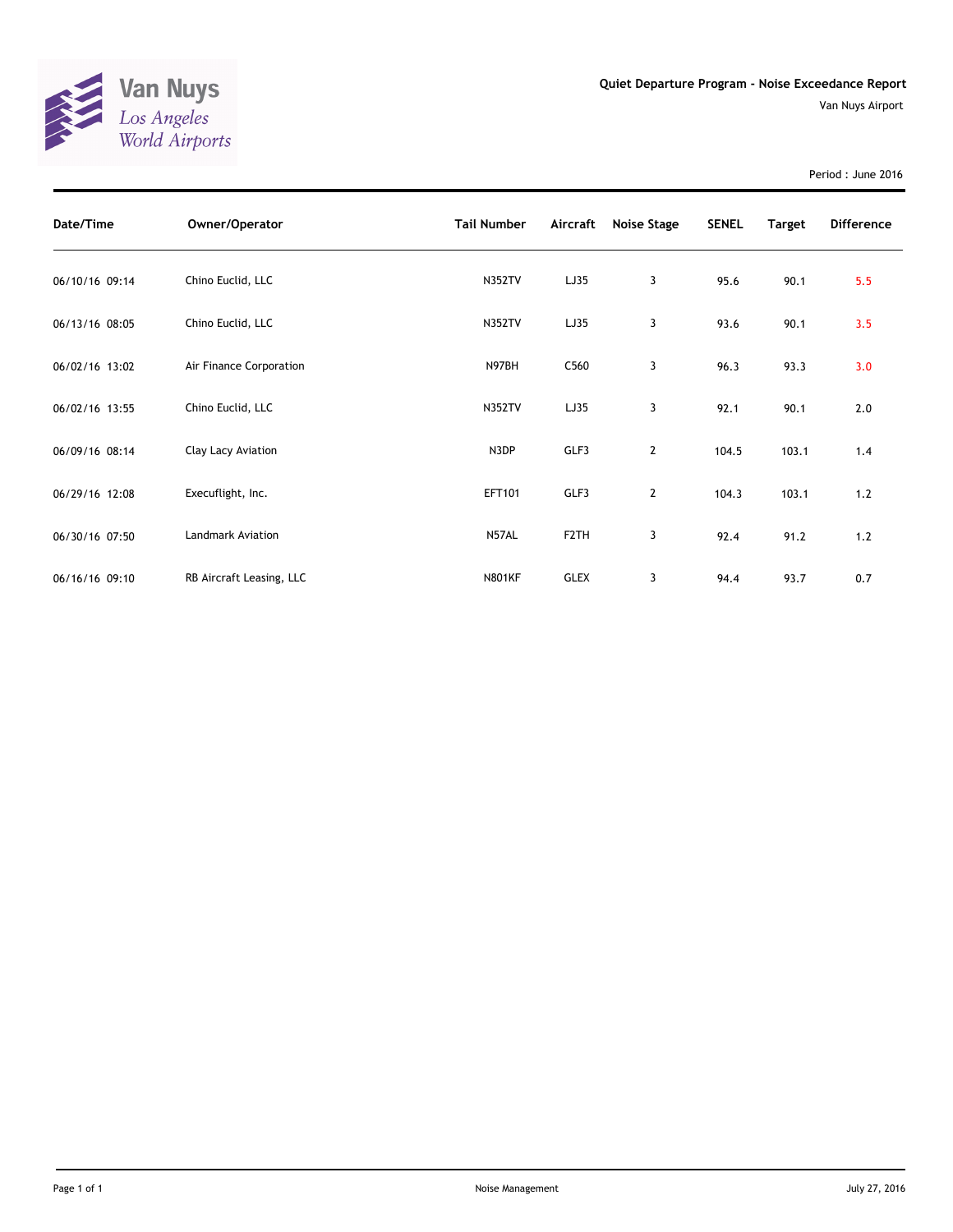

Period : June 2016

| Owner/Operator                      | <b>Departures Exceeding</b><br><b>Target Noise Level</b> | <b>Total Southbound</b><br><b>Jet Departures</b> |
|-------------------------------------|----------------------------------------------------------|--------------------------------------------------|
| Chino Euclid, LLC                   | 3                                                        | $\overline{7}$                                   |
| Air Finance Corporation             | $\mathbf{1}$                                             | 2                                                |
| Execuflight, Inc.                   | 1                                                        | $\mathbf{2}$                                     |
| RB Aircraft Leasing, LLC            |                                                          | 3                                                |
| Landmark Aviation                   |                                                          | 6                                                |
| Clay Lacy Aviation                  | 1                                                        | 187                                              |
| 6RM, LLC                            | 0                                                        | $\mathbf{1}$                                     |
| 7CP LLC                             | 0                                                        | $\mathbf{1}$                                     |
| 888TX, LLC                          | 0                                                        | $\mathbf{1}$                                     |
| ABBVIE US LLC                       | 0                                                        | 1                                                |
| AC Aviation Services, LLC           | 0                                                        |                                                  |
| AC Aviation, Inc.                   | 0                                                        |                                                  |
| ACM Aviation Services, Inc.         | 0                                                        |                                                  |
| Actually 6, LLC                     | 0                                                        |                                                  |
| <b>Advantage Aviation Services</b>  | 0                                                        | 1                                                |
| AERIAL CAMERA LLC                   | 0                                                        | 1                                                |
| Aero Jet Services, LLC              | 0                                                        | 1                                                |
| AG Spanos Jet Center, Inc.          | 0                                                        |                                                  |
| Ahern Rentals, Inc.                 | 0                                                        |                                                  |
| Air Ambulance Professionals, Inc.   | 0                                                        |                                                  |
| Aircraft Guaranty Corporation       | 0                                                        |                                                  |
| AML Leasing, LLC                    | 0                                                        |                                                  |
| Andrew Bettis Aviation              | 0                                                        |                                                  |
| <b>AON Flight Operations</b>        | 0                                                        |                                                  |
| Arrivederci, LLC                    | 0                                                        | 1                                                |
| ARS Air, LLC                        | 0                                                        | 1                                                |
| Aspen Air Leasing, LLC              | 0                                                        | 1                                                |
| ATLANTIS AVIATION INC               | 0                                                        | 1                                                |
| Avcon Charter                       | 0                                                        |                                                  |
| AVIATION ENTERPRISES INC            | 0                                                        | 1                                                |
| Axis Jet                            | 0                                                        | 1                                                |
| B.P.I. Aviation, LLC                | 0                                                        |                                                  |
| Bayou Helicopters, Inc.             | 0                                                        |                                                  |
| Bedrock Holdings, LP                | 0                                                        | 1                                                |
| BEL AIR AVIATION LLC                | 0                                                        | 1                                                |
| BEST JETS INTERNATIONAL             | 0                                                        | 1                                                |
| Big Blue Express, Inc.              | 0                                                        | 1                                                |
| BLUE HORIZONS HOLDINGS LLC          | 0                                                        | $\mathbf{1}$                                     |
| Blue Star Management Services Corp. | 0                                                        | $\mathbf{1}$                                     |
| Blum Capital Partners, LP           | 0                                                        | $\mathbf{1}$                                     |
|                                     |                                                          |                                                  |

The Van Nuys Airport Fly Friendly - Quiet Departure Program asks that operators of jet aircraft use manufacturer's or NBAA quiet departure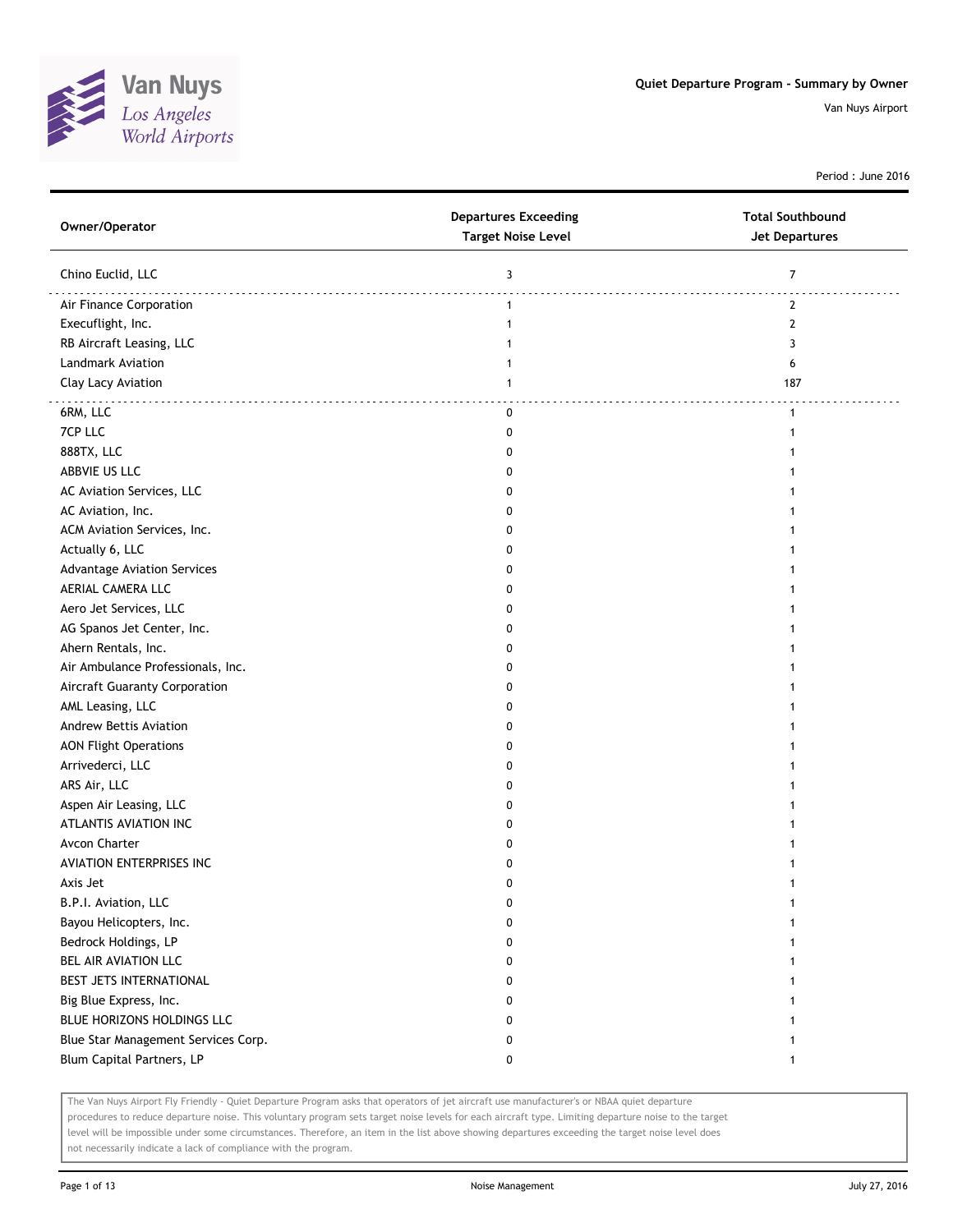

Period : June 2016

| Owner/Operator                                  | <b>Departures Exceeding</b><br><b>Target Noise Level</b> | <b>Total Southbound</b><br><b>Jet Departures</b> |
|-------------------------------------------------|----------------------------------------------------------|--------------------------------------------------|
| <b>BMB AIRCRAFT LLC</b>                         | 0                                                        | 1                                                |
| Bradley Aviation, LLC                           | 0                                                        |                                                  |
| British Creek Air, LLC                          | 0                                                        |                                                  |
| Business Jet Managers, Inc.                     | 0                                                        |                                                  |
| CAE OXFORD AVIATION ACADEMY PHOENIX INC         | 0                                                        |                                                  |
| <b>CAIR Leasing LLC</b>                         | 0                                                        |                                                  |
| C-Bird.2, Inc.                                  | 0                                                        |                                                  |
| Century Jets                                    | 0                                                        |                                                  |
| Ceson Flight, LLC                               | 0                                                        |                                                  |
| <b>Cessna Finance Corporation</b>               | 0                                                        |                                                  |
| <b>CESSNA FINANCE EXPORT CORP</b>               | 0                                                        |                                                  |
| CFNS, Inc.                                      | 0                                                        |                                                  |
| Challenger Aircraft Charters, LLC               | 0                                                        |                                                  |
| Changes in Altitude Aviation, Inc.              | 0                                                        |                                                  |
| Channel Island Aviation, Inc.                   | 0                                                        |                                                  |
| CHARTER AIRPLANE HOLDING CO LLC                 | 0                                                        |                                                  |
| Club Jet                                        | 0                                                        |                                                  |
| CMC Aviaiton Holdings, LLC                      | 0                                                        |                                                  |
| Consolidated Investment Group, LLC              | 0                                                        |                                                  |
| Conyan Aviation, Inc.                           | 0                                                        |                                                  |
| Corporate Air LLC                               | 0                                                        |                                                  |
| Corporate Eagle Flight Department               | 0                                                        |                                                  |
| Corporate Eagle Management Services, Inc.       | 0                                                        |                                                  |
| Crescent Heights Sales, Inc.                    | 0                                                        |                                                  |
| Crow Executive Air, Inc                         | 0                                                        |                                                  |
| D & R Ventures, LLC                             | 0                                                        |                                                  |
| DASSAULT FALCON JET CORP                        | 0                                                        |                                                  |
| DeBritton Aviation, Ltd.                        | 0                                                        |                                                  |
| DELTA AIR LINES Inc.                            | 0                                                        |                                                  |
| DGC Holdings, Inc.                              | 0                                                        |                                                  |
| DSS214, LLC                                     | 0                                                        |                                                  |
| Dumont Aircraft Sales, LLC                      | 0                                                        |                                                  |
| <b>Dumont Aviation</b>                          | 0                                                        |                                                  |
| Edgewood Properties, Inc C/O JSM at Falcon, LLC | 0                                                        |                                                  |
| EMBRAER EXECUTIVE AIRCRAFT INC                  | 0                                                        |                                                  |
| Embraer, SA                                     | 0                                                        |                                                  |
| <b>Emerson Electric Company</b>                 | 0                                                        |                                                  |
| ERNIE BALL INC                                  | 0                                                        |                                                  |
| ExcelAire Service, Inc.                         | 0                                                        |                                                  |
| Executive Flight Services, Inc.                 | 0                                                        |                                                  |
| Executive Flight, Inc.                          | 0                                                        |                                                  |

The Van Nuys Airport Fly Friendly - Quiet Departure Program asks that operators of jet aircraft use manufacturer's or NBAA quiet departure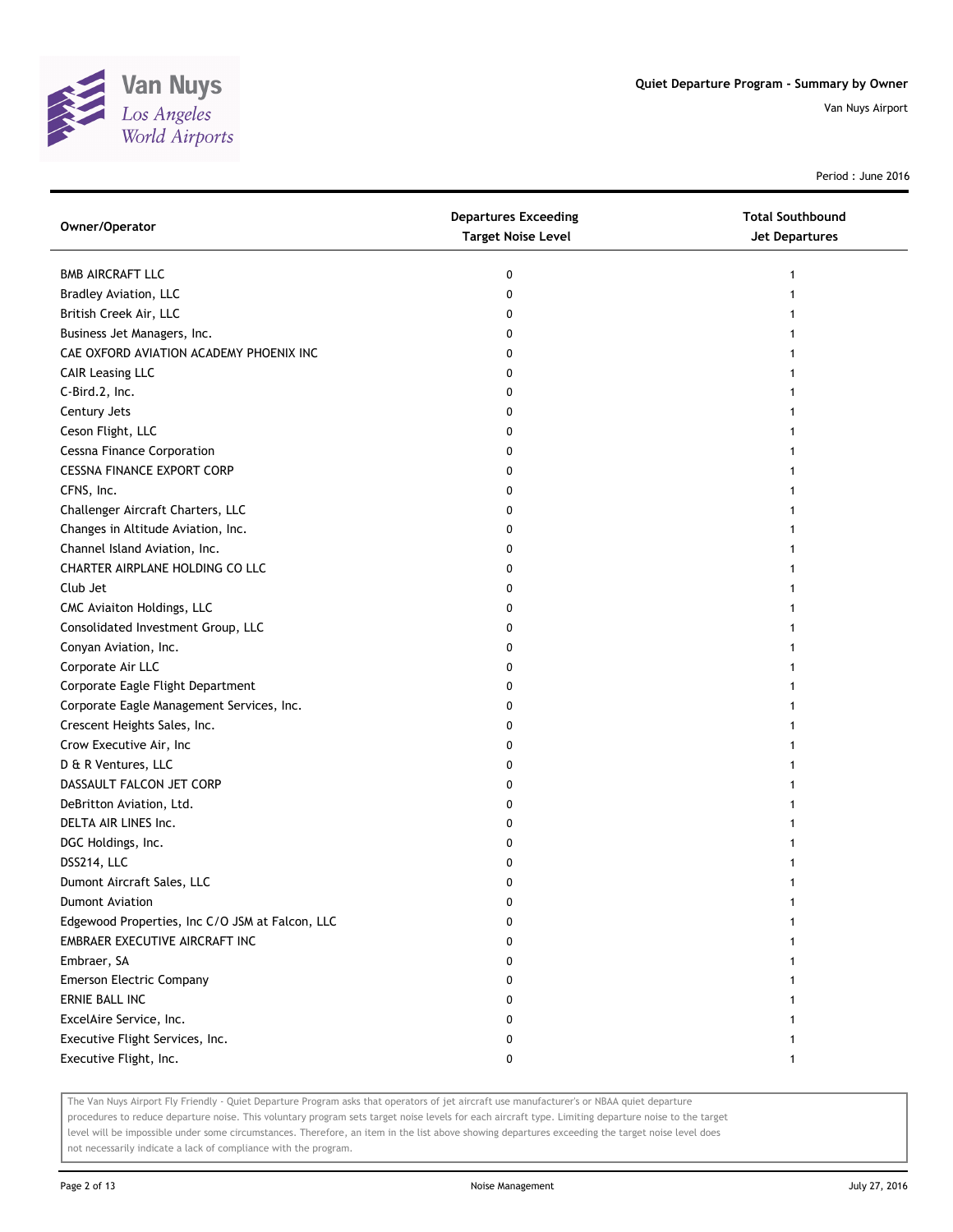

Period : June 2016

| Owner/Operator                              | <b>Departures Exceeding</b><br><b>Target Noise Level</b> | <b>Total Southbound</b><br><b>Jet Departures</b> |
|---------------------------------------------|----------------------------------------------------------|--------------------------------------------------|
| <b>EXXAERO</b>                              | 0                                                        | 1                                                |
| FHC Flight Services, LLC                    | 0                                                        |                                                  |
| Fleet Unlimited, Inc.                       | 0                                                        |                                                  |
| FLEETSERVE ONE LLC                          | 0                                                        |                                                  |
| Flexjet, LLC                                | 0                                                        |                                                  |
| <b>FLIGHTAWARE</b>                          | 0                                                        |                                                  |
| <b>Flightstar Corporation</b>               | 0                                                        |                                                  |
| Flightworks                                 | 0                                                        |                                                  |
| Frank Lill & Son, Inc.                      | 0                                                        |                                                  |
| Gable S. Corporation                        | 0                                                        |                                                  |
| Gainjet Aviation SA                         | 0                                                        |                                                  |
| Gateway Aviation, Inc.                      | 0                                                        |                                                  |
| <b>General Electric Capital Corporation</b> | 0                                                        |                                                  |
| <b>General Nutrition Corporation</b>        | 0                                                        |                                                  |
| Georgetown Interstate Aviation, Inc.        | 0                                                        |                                                  |
| <b>GHS Leasing Company</b>                  | 0                                                        |                                                  |
| Global Flight, Inc.                         | 0                                                        | 1                                                |
| Global Holdings, LLC                        | 0                                                        |                                                  |
| Going Going Gone, LLC                       | 0                                                        |                                                  |
| Goodman Properties, Inc.                    | 0                                                        |                                                  |
| Gov't of Equatorial Guinea                  | 0                                                        |                                                  |
| Great Buy, Inc.                             | 0                                                        |                                                  |
| <b>Grossman Company Properties</b>          | 0                                                        |                                                  |
| Gruffy, LLC                                 | 0                                                        |                                                  |
| <b>GTC Management Services</b>              | 0                                                        |                                                  |
| Gulfstream Leasing, LLC                     | 0                                                        |                                                  |
| Hangar Aviation Management, LLC             | 0                                                        |                                                  |
| Helidosa Helicopteros Dominicanos, SA       | 0                                                        |                                                  |
| Hess Corporation Flight Department          | 0                                                        |                                                  |
| HFO Leasing, LLC                            | 0                                                        |                                                  |
| HIATT DEAN A                                | 0                                                        |                                                  |
| HILLTOP HOLDINGS INC                        | 0                                                        |                                                  |
| HMC INTERESTS LLC                           | 0                                                        |                                                  |
| Horizon Aviation, Ltd.                      | 0                                                        |                                                  |
| Hot Mama Transport, LLC                     | 0                                                        |                                                  |
| <b>IAL CORP</b>                             | 0                                                        |                                                  |
| IHeartmedia Management Services, INC        | 0                                                        |                                                  |
| <b>InterActiveCorp</b>                      | 0                                                        |                                                  |
| International Jet Aviation Services, Inc.   | 0                                                        |                                                  |
| Isle of Capri Casinos, Inc.                 | 0                                                        |                                                  |
| ITT Industries, Inc.                        | 0                                                        |                                                  |

The Van Nuys Airport Fly Friendly - Quiet Departure Program asks that operators of jet aircraft use manufacturer's or NBAA quiet departure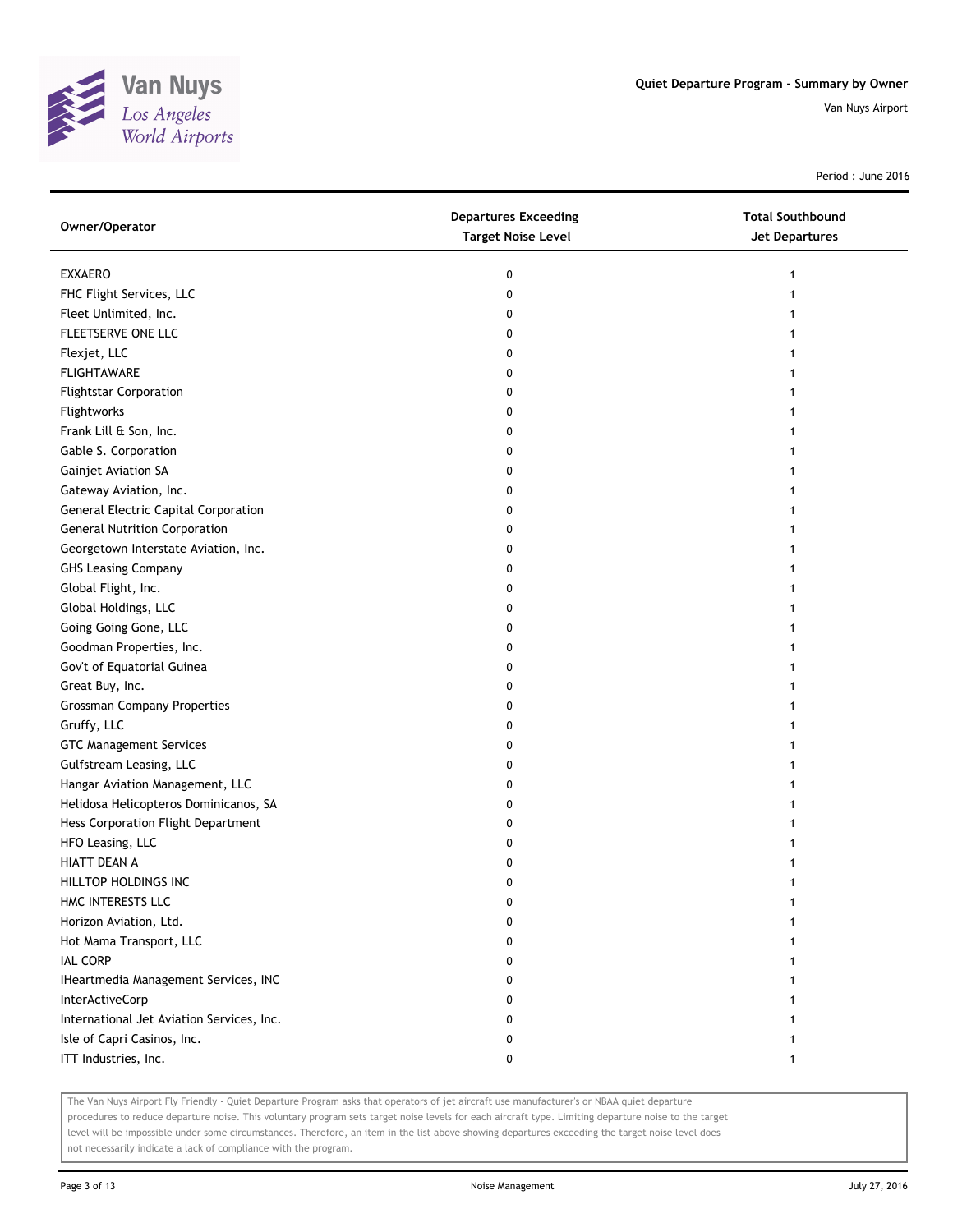

Period : June 2016

| Owner/Operator                                     | <b>Departures Exceeding</b><br><b>Target Noise Level</b> | <b>Total Southbound</b><br>Jet Departures |
|----------------------------------------------------|----------------------------------------------------------|-------------------------------------------|
| J & N Leasing, LLC                                 | 0                                                        | 1                                         |
| J.F. Air, LLC                                      | 0                                                        |                                           |
| JACAIR, LLC                                        | 0                                                        |                                           |
| JAYHAWK 910VP LLC                                  | 0                                                        |                                           |
| JCPenney Aviation                                  | 0                                                        |                                           |
| JEL AIRCRAFT LEASING LLC                           | 0                                                        |                                           |
| Jet Aviation Business Jets, Inc.                   | 0                                                        | 1                                         |
| Jet Equity Group                                   | 0                                                        |                                           |
| Jet Systems International, Inc.                    | 0                                                        |                                           |
| Johnson Machinery Company                          | 0                                                        |                                           |
| Journey Aviation, LLC                              | 0                                                        |                                           |
| JRW Aviation, Inc.                                 | 0                                                        |                                           |
| Key Air, LLC                                       | 0                                                        |                                           |
| Key Lime Air                                       | 0                                                        |                                           |
| Kimberly Clark de Mexico, SA de CV                 | 0                                                        |                                           |
| L & L Aviation, LLC                                | 0                                                        |                                           |
| L & L Leasing V, LLC                               | 0                                                        | 1                                         |
| LAW FIRM LOGISTICS LLC                             | 0                                                        |                                           |
| LENORMAN PROPERTIES LLC                            | 0                                                        |                                           |
| Liautaud Development Group, LLC - Global Series    | 0                                                        |                                           |
| Lima Zulu Aircraft Corporation                     | 0                                                        |                                           |
| Little Aviation Pty. Ltd.                          | 0                                                        |                                           |
| LNW Consulting, LLC                                | 0                                                        |                                           |
| London Air Services Ltd                            | 0                                                        |                                           |
| Maine Aviation Corp                                | 0                                                        |                                           |
| Malibu Consulting, Ltd.                            | 0                                                        |                                           |
| Maltese Journeys 900, LLC                          | 0                                                        |                                           |
| Mann Aviation, LLC                                 | 0                                                        |                                           |
| Marquis Jet Partners Inc                           | 0                                                        |                                           |
| Martini Aviation, Ltd.                             | 0                                                        |                                           |
| Maverik, Inc.                                      | 0                                                        |                                           |
| MDX Leasing, LLC                                   | 0                                                        |                                           |
| MED FLIGHT AIR AMBULANCE INC                       | 0                                                        |                                           |
| Meijer Distribution, Inc.                          | 0                                                        |                                           |
| Michael Dorn                                       | 0                                                        |                                           |
| MICHAEL KORS AVIATION LLC                          | 0                                                        |                                           |
| Midwest Aviation                                   | 0                                                        |                                           |
| Morningstar Partners, Ltd., DBA Auroa Jet Partners | 0                                                        |                                           |
| Mr. Robert S. Sayad                                | 0                                                        |                                           |
| MT Holding Corp.                                   | 0                                                        |                                           |
| N36MU, LLC                                         | 0                                                        | $\mathbf{1}$                              |

The Van Nuys Airport Fly Friendly - Quiet Departure Program asks that operators of jet aircraft use manufacturer's or NBAA quiet departure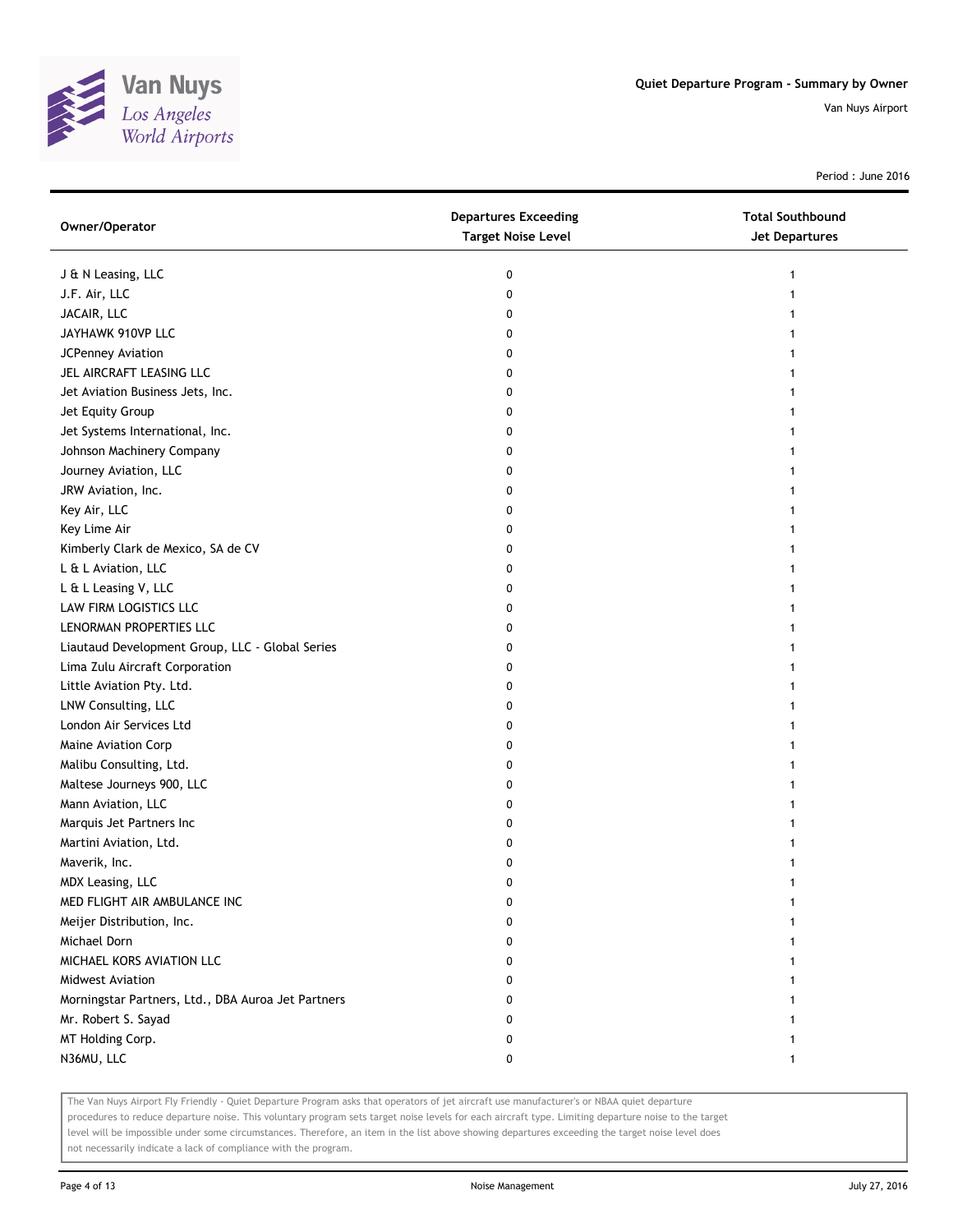

Period : June 2016

| Owner/Operator                         | <b>Departures Exceeding</b><br><b>Target Noise Level</b> | <b>Total Southbound</b><br><b>Jet Departures</b> |
|----------------------------------------|----------------------------------------------------------|--------------------------------------------------|
| N451CG LLC                             | 0                                                        | 1                                                |
| N469AL, LLC                            | 0                                                        |                                                  |
| N484JH - II, LLC                       | 0                                                        |                                                  |
| N48KZ, LLC                             | 0                                                        |                                                  |
| N869DL, LLC                            | 0                                                        |                                                  |
| N907WS Aviation, LLC                   | 0                                                        |                                                  |
| N960CL, LLC                            | 0                                                        |                                                  |
| <b>NASA</b>                            | 0                                                        |                                                  |
| National City Commercial Capital Corp. | 0                                                        |                                                  |
| National Flight, LLC                   | 0                                                        |                                                  |
| NETJETS AVIATION Inc.                  | 0                                                        |                                                  |
| Nevada 5 Aviation, LLC                 | 0                                                        |                                                  |
| New York Aircam Corp.                  | 0                                                        |                                                  |
| NEXTANT AIRCRAFT 9054 LLC              | 0                                                        |                                                  |
| Niznick Enterprises, Inc.              | 0                                                        | 1                                                |
| North American Charters                | 0                                                        |                                                  |
| North American Jet                     | 0                                                        |                                                  |
| Northern Holdings, LLC                 | 0                                                        |                                                  |
| Northrop Grumman Corporation           | 0                                                        |                                                  |
| NOVAJET                                | 0                                                        |                                                  |
| OSO Rio, LLC                           | 0                                                        |                                                  |
| PAT ENTERPRISES LLC                    | 0                                                        |                                                  |
| Pedde Automotive, LLC                  | 0                                                        |                                                  |
| Pentastar Aviation                     | 0                                                        |                                                  |
| PHENOM ACQUISITION LLC                 | 0                                                        | 1                                                |
| Pilots Services Providers, Inc.        | 0                                                        | 1                                                |
| Pinnacle Aviation, Inc.                | 0                                                        |                                                  |
| Plukair Texas, LLC                     | 0                                                        |                                                  |
| PREVOST THOMAS A                       | 0                                                        |                                                  |
| Professional Airways, LLC              | 0                                                        |                                                  |
| Red Air, LLC.                          | 0                                                        |                                                  |
| Red Wing Aeroplane Co., LLC            | 0                                                        | 1                                                |
| Richardson Aviation                    | 0                                                        |                                                  |
| RICHMOR AVIATION Inc.                  | 0                                                        |                                                  |
| RIO NECHES AVIATION II LLC             | 0                                                        |                                                  |
| Rogerson Aircraft Corporation          | 0                                                        |                                                  |
| Roma 550, LLC                          | 0                                                        |                                                  |
| RT Aviation Inc                        | 0                                                        |                                                  |
| SAM Holdings, LLC                      | 0                                                        |                                                  |
| Saratoga Aviation, LLC                 | 0                                                        |                                                  |
| <b>SCOTT D GREGORY</b>                 | 0                                                        | 1                                                |

The Van Nuys Airport Fly Friendly - Quiet Departure Program asks that operators of jet aircraft use manufacturer's or NBAA quiet departure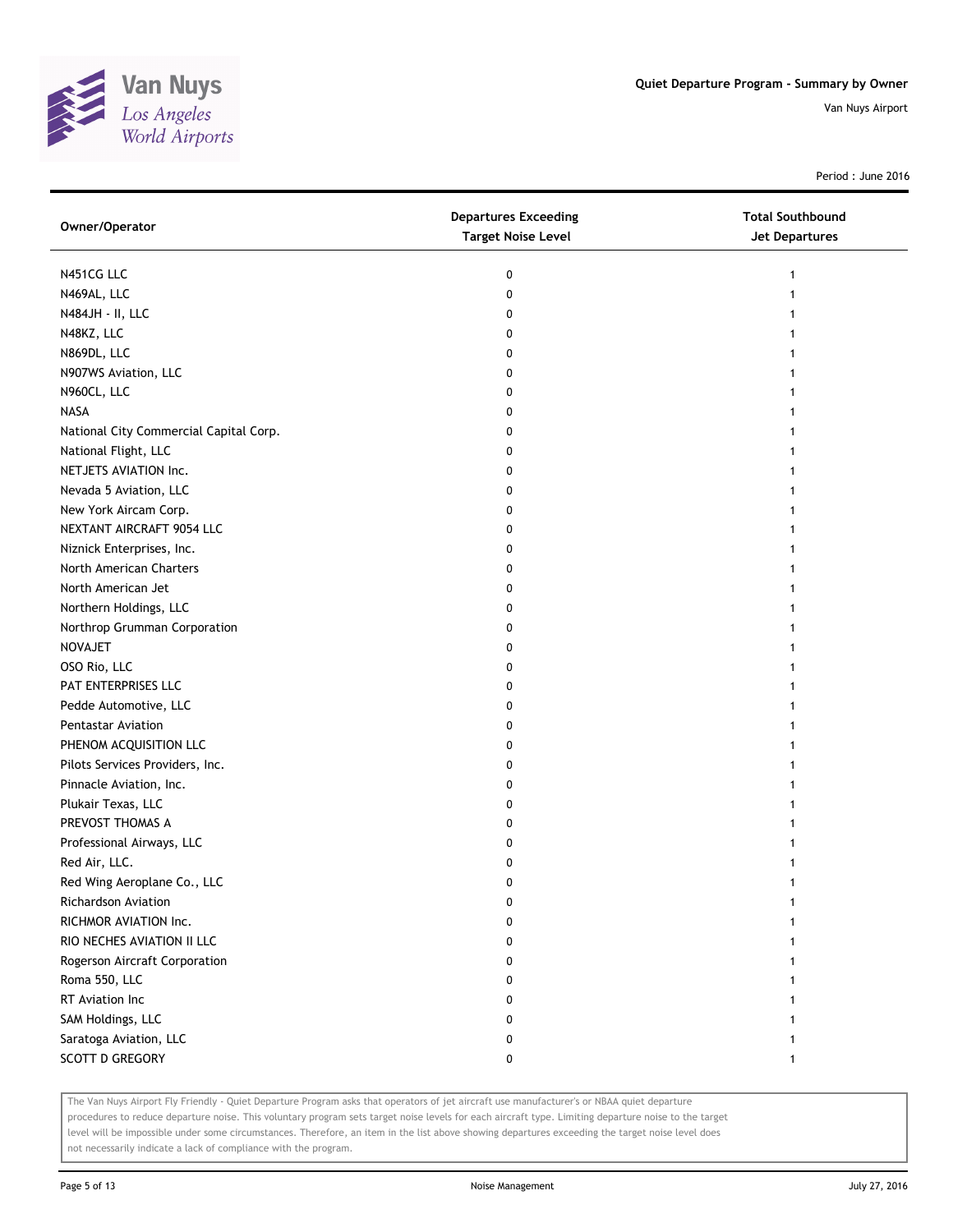

Period : June 2016

| Owner/Operator                       | <b>Departures Exceeding</b><br><b>Target Noise Level</b> | <b>Total Southbound</b><br><b>Jet Departures</b> |
|--------------------------------------|----------------------------------------------------------|--------------------------------------------------|
| Scott, D. Gregory                    | 0                                                        | 1                                                |
| ServiceMaster Acceptance Corporation | 0                                                        |                                                  |
| SEXYJET LLC                          | 0                                                        |                                                  |
| SHADELAND AVIATION LLC               | 0                                                        |                                                  |
| Sharma, Bianca D.                    | 0                                                        |                                                  |
| Shell Aircraft                       | 0                                                        |                                                  |
| Short Hills Aviators, LLC            | 0                                                        |                                                  |
| SILVER DOLLAR PARTNERS LLC           | 0                                                        |                                                  |
| SILVERSTAR PARTNERS LLC              | 0                                                        |                                                  |
| Skybird Aviation, Inc.               | 0                                                        |                                                  |
| SLFH Air, LLC                        | 0                                                        |                                                  |
| SMBC Leasing & Finance, Inc.         | 0                                                        |                                                  |
| SME Equipment Leasing Company        | 0                                                        |                                                  |
| <b>SN5028 LLC</b>                    | 0                                                        |                                                  |
| SoCal, LLC                           | 0                                                        |                                                  |
| Southwest Airlines                   | 0                                                        |                                                  |
| SP Aviation, LLC                     | 0                                                        |                                                  |
| Sterling Aviation, Inc.              | 0                                                        |                                                  |
| SunTrust Leasing Corporation         | 0                                                        |                                                  |
| Swift Aircraft Management, LLC       | 0                                                        |                                                  |
| <b>TAPJET</b>                        | 0                                                        |                                                  |
| Taughannock Aviation Corporation     | 0                                                        |                                                  |
| TEXLAS, LLC                          | 0                                                        |                                                  |
| The Dow Chemical Company             | 0                                                        |                                                  |
| The Wave Equity Partners, LLC        | 0                                                        |                                                  |
| Thomas Development Partners, Inc.    | 0                                                        |                                                  |
| Threshold Ventures, Inc.             | 0                                                        |                                                  |
| TIN, Inc.                            | 0                                                        |                                                  |
| Tower Industries, LLC                | 0                                                        |                                                  |
| TransNational Management Sys., LLC   | 0                                                        |                                                  |
| TREVISO LLC                          | 0                                                        |                                                  |
| Triangle Aircraft Services           | 0                                                        |                                                  |
| Tristen Aviation Group, LLC          | 0                                                        |                                                  |
| True Aviation, Inc.                  | 0                                                        |                                                  |
| U S BANK NA                          | 0                                                        |                                                  |
| Udall, LLC                           | 0                                                        |                                                  |
| Unknown                              | 0                                                        |                                                  |
| Victory Management Leasing, Inc.     | 0                                                        |                                                  |
| Viper Aviation                       | 0                                                        |                                                  |
| VIRGIN BLUE AIRLINES Pty Ltd         | 0                                                        |                                                  |
| VISTAJET Aviation Services, SA       | 0                                                        | 1                                                |

The Van Nuys Airport Fly Friendly - Quiet Departure Program asks that operators of jet aircraft use manufacturer's or NBAA quiet departure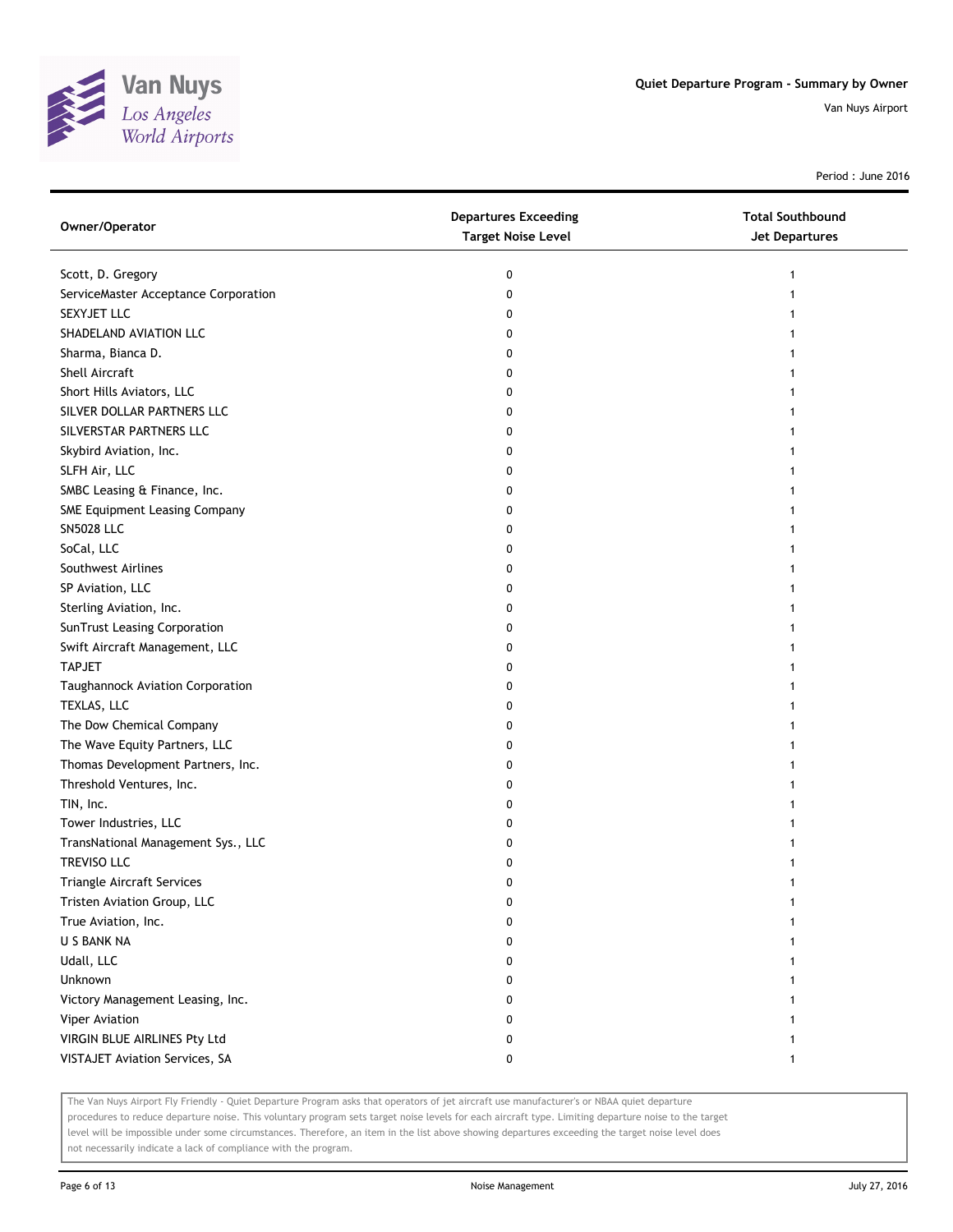

Period : June 2016

| Owner/Operator                           | <b>Departures Exceeding</b><br><b>Target Noise Level</b> | <b>Total Southbound</b><br><b>Jet Departures</b> |
|------------------------------------------|----------------------------------------------------------|--------------------------------------------------|
| VistaJet Limited                         | 0                                                        | 1                                                |
| VistaJet Malta Aircraft Limited          | 0                                                        |                                                  |
| W.G. Enterprises, LLC                    | 0                                                        |                                                  |
| W.R. Hess Company                        | 0                                                        |                                                  |
| Wal-Mart Stores Inc                      | 0                                                        | 1                                                |
| Walstrand Aviation Pty. Ltd.             | 0                                                        | 1                                                |
| WARNER COMMUNICATIONS LLC                | 0                                                        | 1                                                |
| Wells Fargo Equipment Finance, Inc.      | 0                                                        |                                                  |
| WESTFIELD GEX2 LLC                       | 0                                                        |                                                  |
| White Pint Two, LLC                      | 0                                                        |                                                  |
| Whitefish Investment Partners, LLC       | 0                                                        |                                                  |
| WILMINGTON TRUST CO TRUSTEE              | 0                                                        |                                                  |
| Wing & Rotor Transportation Holdings LLC | 0                                                        |                                                  |
| Woody in the Sky with Diamonds, LLC      | 0                                                        | 1                                                |
| Worldwide Jet Charter, Inc.              | 0                                                        | 1                                                |
| <b>WTB Financial Corporation</b>         | 0                                                        | 1                                                |
| Xcel Energy Aviation                     | 0                                                        | 1                                                |
| Zions Credit Corporation                 | 0                                                        | 1                                                |
| 26 North Aviation, Inc.                  | 0                                                        | 2                                                |
| 5664, LLC                                | 0                                                        | 2                                                |
| 771 JT, LLC                              | 0                                                        | $\overline{2}$                                   |
| Acabel, LLC                              | 0                                                        | 2                                                |
| Aerolineas Ejecutivas, SA de CV          | 0                                                        | 2                                                |
| Allen Lund Company, Inc.                 | 0                                                        | 2                                                |
| Ambrose Corporation                      | 0                                                        | 2                                                |
| Atlanta Jet, Inc.                        | 0                                                        | 2                                                |
| Automotive Fleetserve, LLC               | 0                                                        | $\overline{2}$                                   |
| AVIATION CONSULTANTS INC                 | 0                                                        | 2                                                |
| <b>Baldor Electric Company</b>           | 0                                                        | 2                                                |
| <b>BANK OF UTAH TRUSTEE</b>              | 0                                                        | 2                                                |
| Basic Capital Management Inc             | 0                                                        | $\overline{2}$                                   |
| Bear Air, LLC                            | 0                                                        | $\mathbf{2}$                                     |
| Bemidji Aviation                         | 0                                                        | 2                                                |
| BLUE SKIES HAWKER LLC                    | 0                                                        | $\overline{2}$                                   |
| Blue Sky 45, LLC                         | 0                                                        | $\overline{2}$                                   |
| Bombardier Aerospace Corp                | 0                                                        | $\mathbf{2}$                                     |
| California Pizza Kitchen, Inc.           | 0                                                        | $\overline{2}$                                   |
| Cessna Aircraft Company                  | 0                                                        | 2                                                |
| CFS Air, LLC                             | 0                                                        | 2                                                |
| Constellation Leasing, LLC               | 0                                                        | $\overline{2}$                                   |
| CSC Transport, Inc.                      | 0                                                        | $\mathbf{2}$                                     |

The Van Nuys Airport Fly Friendly - Quiet Departure Program asks that operators of jet aircraft use manufacturer's or NBAA quiet departure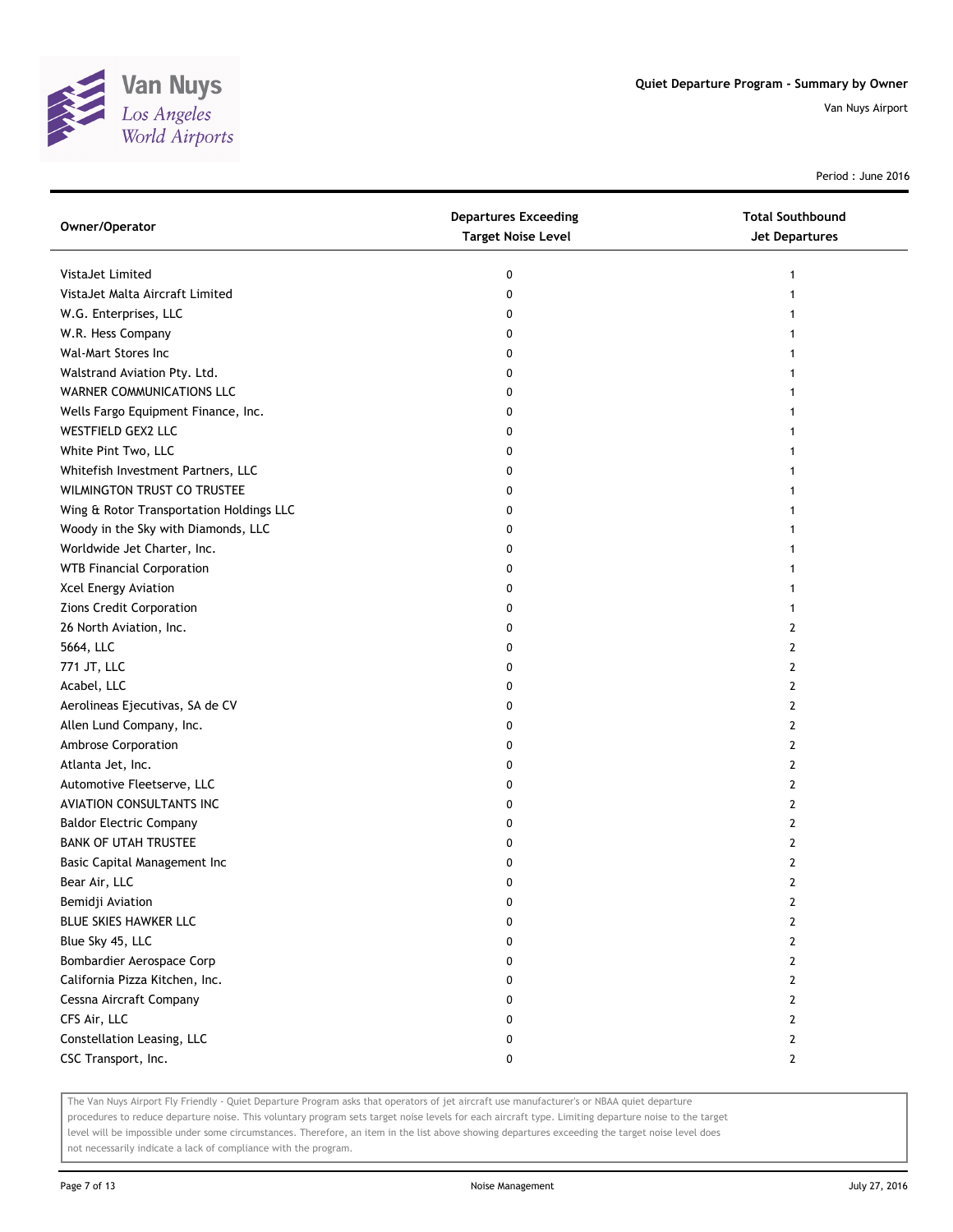

Period : June 2016

| Owner/Operator                             | <b>Departures Exceeding</b><br><b>Target Noise Level</b> | <b>Total Southbound</b><br>Jet Departures |
|--------------------------------------------|----------------------------------------------------------|-------------------------------------------|
| Culbertson Aviation, LLC                   | 0                                                        | 2                                         |
| Custom Jet Charters, LLC                   | 0                                                        | 2                                         |
| DeBartolo Property Group Flight Department | 0                                                        | 2                                         |
| DMA Leasing, LLC                           | 0                                                        | 2                                         |
| Dole Foods Flight Operations, Inc.         | 0                                                        | 2                                         |
| Duncan Aviation, Inc.                      | 0                                                        | 2                                         |
| Earth Star, Inc.                           | 0                                                        | 2                                         |
| EJH FALCON LLC                             | 0                                                        | 2                                         |
| Entrepreneurial Asset Management LLC       | 0                                                        | 2                                         |
| Executive Fliteways, Inc.                  | 0                                                        | 2                                         |
| Falcon Landing, LLC                        | 0                                                        | 2                                         |
| FARRINGTON AVIATION LLC DBA                | 0                                                        | 2                                         |
| Gamel Howe Andros Aviation, LLC            | 0                                                        | 2                                         |
| George Weston, Ltd.                        | 0                                                        | 2                                         |
| GPJ 184 LLC                                | 0                                                        | 2                                         |
| Gulfstream Aerospace Corp                  | 0                                                        | 2                                         |
| <b>Gulfstream Aerospace Corporation</b>    | 0                                                        | 2                                         |
| HAWKER 462 LLC                             | 0                                                        | 2                                         |
| HS800XP 258281 LLC                         | 0                                                        | 2                                         |
| IAC/InterActive Corporation                | 0                                                        | 2                                         |
| IBC Hospitality, LLC                       | 0                                                        | 2                                         |
| Independent Cuss, LLC                      | 0                                                        | 2                                         |
| Jet Aviation Flight Services               | 0                                                        | 2                                         |
| Jet Linx Aviation, LLC                     | 0                                                        | 2                                         |
| Jet Logistics Inc                          | 0                                                        | 2                                         |
| JET SET AIRCRAFT INC                       | 0                                                        | 2                                         |
| Jet-Alliance, Inc.                         | 0                                                        | 2                                         |
| Jhonlin Air Transport PT                   | 0                                                        | 2                                         |
| K/S Aviation, LLC                          | 0                                                        | 2                                         |
| Key Lime Air, Inc.                         | 0                                                        | 2                                         |
| Keystone Foods Corporation                 | 0                                                        | 2                                         |
| Klassen Aviation, LLC                      | 0                                                        | 2                                         |
| Latitude 33 Consulting LLC                 | 0                                                        | 2                                         |
| Learjet Inc.                               | 0                                                        | 2                                         |
| Leonard Green & Partners, LLC              | 0                                                        | 2                                         |
| M.M. Coal Company, Inc.                    | 0                                                        | 2                                         |
| MACDERMID INC                              | 0                                                        | 2                                         |
| Mach One Air Charters, Inc.                | 0                                                        | 2                                         |
| Magic Johnson Entertainment, Inc.          | 0                                                        | 2                                         |
| Mega Investors LLC                         | 0                                                        | 2                                         |
| Meridian Air Charter                       | 0                                                        | $\mathbf{2}$                              |

The Van Nuys Airport Fly Friendly - Quiet Departure Program asks that operators of jet aircraft use manufacturer's or NBAA quiet departure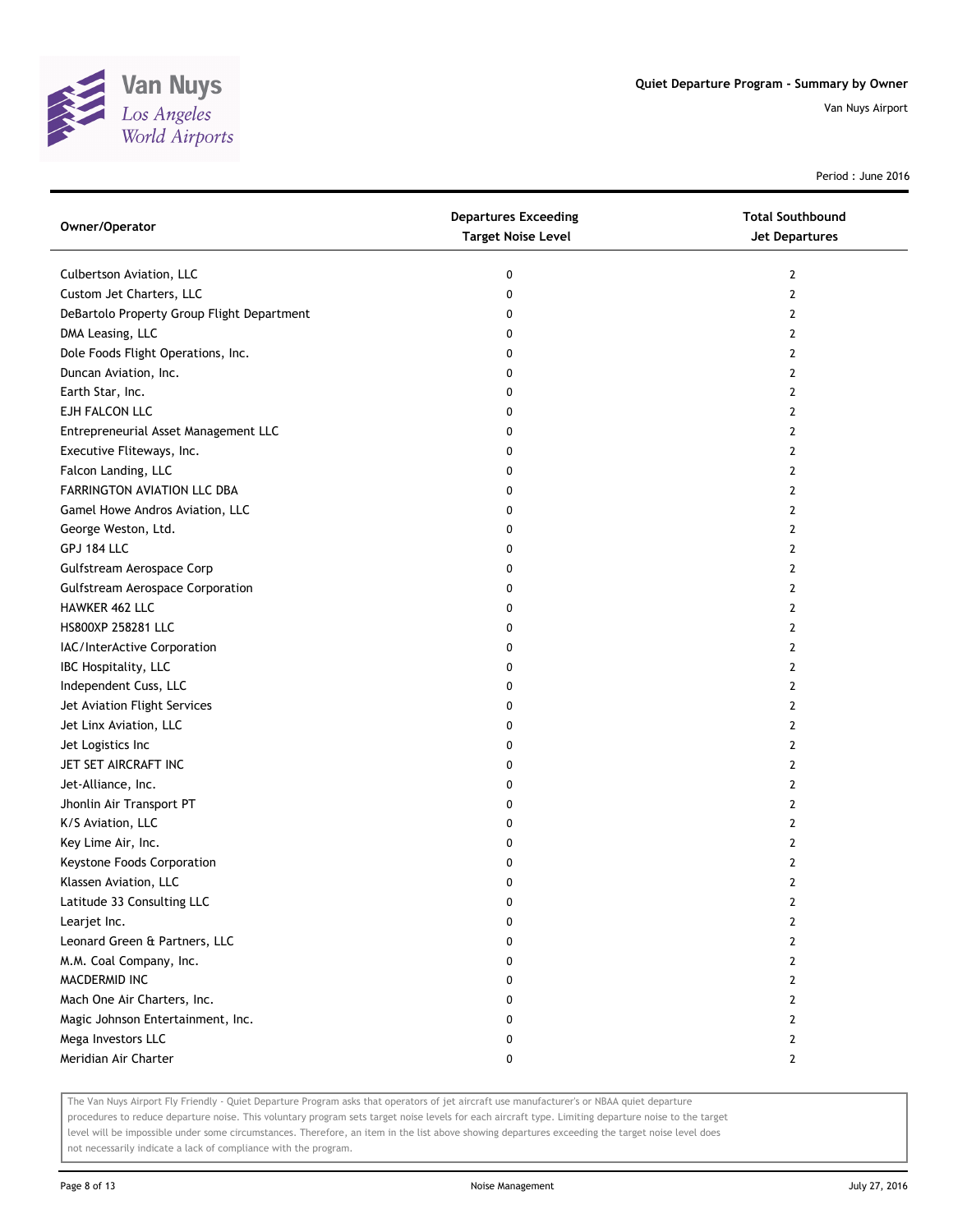

Period : June 2016

| Owner/Operator                           | <b>Departures Exceeding</b><br><b>Target Noise Level</b> | <b>Total Southbound</b><br><b>Jet Departures</b> |
|------------------------------------------|----------------------------------------------------------|--------------------------------------------------|
| Mike Post Productions, Inc.              | 0                                                        | 2                                                |
| N620PJ, LLC                              | 0                                                        | $\mathbf{2}$                                     |
| Napa Jet Center                          | 0                                                        | $\mathbf{2}$                                     |
| NJ Leasing, LLC                          | 0                                                        | $\mathbf{2}$                                     |
| NMH Aviation, Inc.                       | 0                                                        | 2                                                |
| Peco Air, LLC                            | 0                                                        | 2                                                |
| Penske Jet Inc                           | 0                                                        | $\mathbf{2}$                                     |
| PMC GLOBAL INC                           | 0                                                        | $\mathbf{2}$                                     |
| Priester Aviation                        | 0                                                        | $\overline{2}$                                   |
| Quad / Air, LLC                          | 0                                                        | $\overline{2}$                                   |
| R.O.P. Aviation, Inc.                    | 0                                                        | 2                                                |
| Rabbit Run, LLC                          | 0                                                        | $\mathbf{2}$                                     |
| Rail Management & Consulting Corporation | 0                                                        | 2                                                |
| Red, White, & Blue Pictures, Inc.        | 0                                                        | $\mathbf{2}$                                     |
| RFT Aviaiton, LLC                        | 0                                                        | 2                                                |
| Silas Holding, LLC                       | 0                                                        | 2                                                |
| Sky Quest, LLC                           | 0                                                        | $\mathbf{2}$                                     |
| Sky River Consulting, LLC                | 0                                                        | 2                                                |
| SMRK, LLC                                | 0                                                        | 2                                                |
| Stephenson Air Services, LLC             | 0                                                        | 2                                                |
| Takle Management, LLC                    | 0                                                        | 2                                                |
| Terrible Herbst, Inc.                    | 0                                                        | $\mathbf{2}$                                     |
| <b>TFT Aviation</b>                      | 0                                                        | 2                                                |
| The Employers Benefit Group, LLC         | 0                                                        | $\overline{2}$                                   |
| The Kroger Company                       | 0                                                        | 2                                                |
| <b>Thornton Corporation</b>              | 0                                                        | 2                                                |
| Thunder Spring - Wareham, LLC            | 0                                                        | $\mathbf{2}$                                     |
| Tracinda Corporation Flight Department   | 0                                                        | $\mathbf{2}$                                     |
| U-Haul of Oregon                         | 0                                                        | $\overline{2}$                                   |
| Valley Horizons, LLC                     | 0                                                        | 2                                                |
| VCS Air, LLC                             | 0                                                        | 2                                                |
| Velox Aircraft, LLC                      | 0                                                        | $\mathbf{2}$                                     |
| Viking Travel Services Limited           | 0                                                        | 2                                                |
| VISTAJET Luftfahrtunternehmen GmbH       | 0                                                        | $\overline{2}$                                   |
| W.C. Leasing Corporation                 | 0                                                        | $\overline{2}$                                   |
| <b>Washington Corporations</b>           | 0                                                        | 2                                                |
| Whiteco Industries, Inc.                 | 0                                                        | $\mathbf{2}$                                     |
| Zetta Jet Pte. Ltd.                      | 0                                                        | $\mathbf{2}$                                     |
| Zoe Air Limited                          | 0                                                        | $\overline{2}$                                   |
| Zovinar Development, LLC                 | 0                                                        | 2                                                |
| 21H LEASING LLC                          | 0                                                        | 3                                                |

The Van Nuys Airport Fly Friendly - Quiet Departure Program asks that operators of jet aircraft use manufacturer's or NBAA quiet departure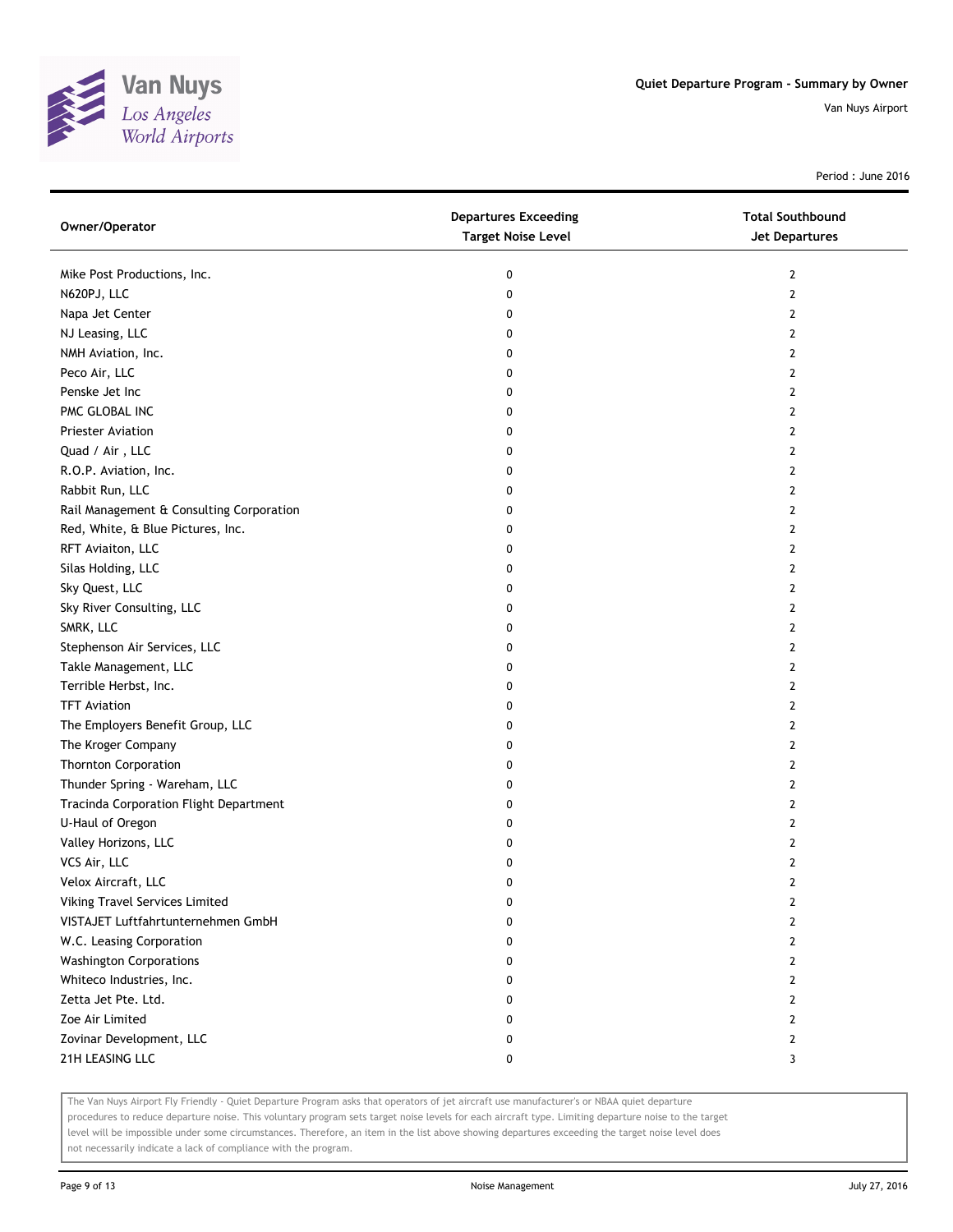

Period : June 2016

| Owner/Operator                         | <b>Departures Exceeding</b><br><b>Target Noise Level</b> | <b>Total Southbound</b><br><b>Jet Departures</b> |
|----------------------------------------|----------------------------------------------------------|--------------------------------------------------|
| 650 Leasing, LLC                       | 0                                                        | 3                                                |
| Aero Air, LLC                          | 0                                                        | 3                                                |
| Airway Charter Services                | 0                                                        | 3                                                |
| ATC Aviation, Inc.                     | 0                                                        | 3                                                |
| Central Management Services II LLC     | 0                                                        | 3                                                |
| Cinco Air Charter, LLC                 | 0                                                        | 3                                                |
| FLEXJET LLC                            | 0                                                        | 3                                                |
| Flynt Aviation, LLC                    | 0                                                        | 3                                                |
| Gama Charters, Inc.                    | 0                                                        | 3                                                |
| Hallmark Cards, Inc. Flight Department | 0                                                        | 3                                                |
| Har-Bro, Inc.                          | 0                                                        | 3                                                |
| JLBML LLC                              | 0                                                        | 3                                                |
| Komar Aviation Group                   | 0                                                        | 3                                                |
| Las Vegas Jet, LLC                     | 0                                                        | 3                                                |
| Latitude 33 Aviation LLC               | 0                                                        | 3                                                |
| Lexair III, Ltd.                       | 0                                                        | 3                                                |
| Merle Norman Cosmetics, Inc.           | 0                                                        | 3                                                |
| Midland Financial Company              | 0                                                        | 3                                                |
| NetJets, Inc.                          | 0                                                        | 3                                                |
| Newsflight, Inc.                       | 0                                                        | 3                                                |
| <b>NLT LLC</b>                         | 0                                                        | 3                                                |
| Oaktree Capital Management, LP         | 0                                                        | 3                                                |
| P.J. Kilkenny, LLC                     | 0                                                        | 3                                                |
| Pacific Coast Jet                      | 0                                                        | 3                                                |
| Paragon Airways                        | 0                                                        | 3                                                |
| Paragon Transport Management, LLC      | 0                                                        | 3                                                |
| Pilgrim Enterprises C/O Castle & Cook  | 0                                                        | 3                                                |
| Priester Aviation, LLC                 | 0                                                        | 3                                                |
| Red.com                                | 0                                                        | 3                                                |
| Russcor Citation, LLC                  | 0                                                        | 3                                                |
| <b>Shear Water Aviation</b>            | 0                                                        | 3                                                |
| Skybird Aviation                       | 0                                                        | 3                                                |
| SP Aviation, Inc.                      | 0                                                        | 3                                                |
| Starbase Aviation                      | 0                                                        | 3                                                |
| The Adler Group, Inc.                  | 0                                                        | 3                                                |
| Westfield Aviation, Inc. Pty. Ltd.     | 0                                                        | 3                                                |
| Advanced Air Management, Inc.          | 0                                                        |                                                  |
| Air 7 LLC                              | 0                                                        |                                                  |
| Airbar, LLC                            | 0                                                        |                                                  |
| A-Ron Resources, LLC                   | 0                                                        | 4                                                |
| <b>BAM Aviation, LLC</b>               | 0                                                        | 4                                                |

The Van Nuys Airport Fly Friendly - Quiet Departure Program asks that operators of jet aircraft use manufacturer's or NBAA quiet departure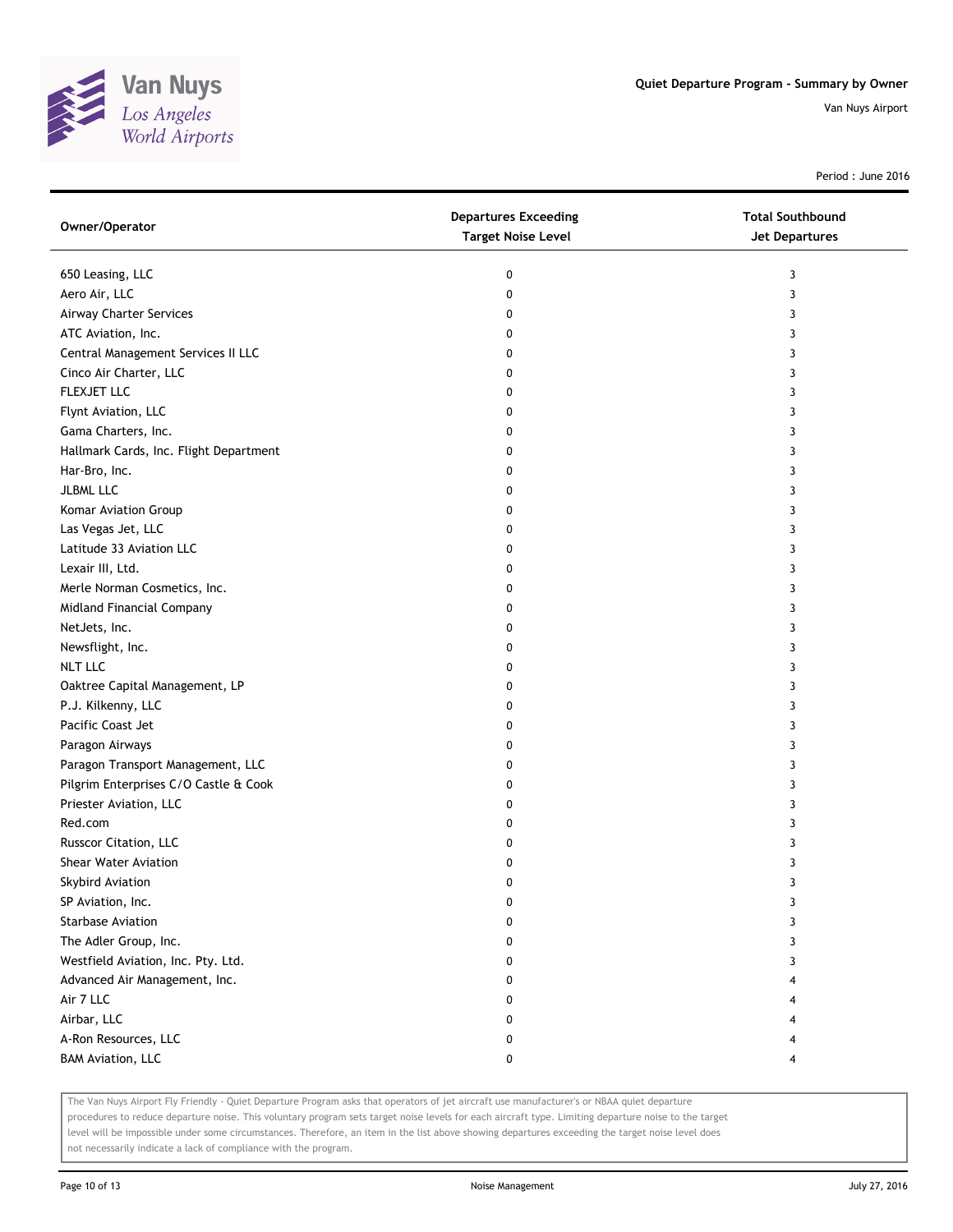

Period : June 2016

| Owner/Operator                         | <b>Departures Exceeding</b><br><b>Target Noise Level</b> | <b>Total Southbound</b><br><b>Jet Departures</b> |
|----------------------------------------|----------------------------------------------------------|--------------------------------------------------|
| Banc of America Leasing & Capital, LLC | 0                                                        | 4                                                |
| BLUE OCEAN AIR LLC                     | 0                                                        | 4                                                |
| Canyon Partners, LLC                   | 0                                                        | 4                                                |
| Chrysler Aviation Inc                  | 0                                                        | 4                                                |
| Desert Jet, LLC                        | 0                                                        | 4                                                |
| Diamond Aviation                       | 0                                                        | 4                                                |
| East Coast Jets, Inc.                  | 0                                                        | 4                                                |
| Evolution Development Partners, LLC    | 0                                                        | 4                                                |
| FL Aviation Corp.                      | 0                                                        | 4                                                |
| G & L Aviation                         | 0                                                        | 4                                                |
| Glass Aviation, Inc.                   | 0                                                        |                                                  |
| Grancor Aviation Inc.                  | 0                                                        |                                                  |
| Irongate Air, LLC                      | 0                                                        | 4                                                |
| KJC ASSET MANAGEMENT LLC               | 0                                                        | 4                                                |
| KW Flight, LLC                         | 0                                                        | 4                                                |
| Mannco, LLC                            | 0                                                        | 4                                                |
| N702SS LLC                             | 0                                                        | 4                                                |
| Occidental Petroleum Corporation       | 0                                                        | 4                                                |
| PARAGON 441 LLC.                       | 0                                                        | 4                                                |
| Prime Jet, LLC                         | 0                                                        | 4                                                |
| The Heavener Company Leasing, LLC      | 0                                                        | 4                                                |
| Tull Family Trust C/O Mickey Segal     | 0                                                        | 4                                                |
| Z Line Designs, Inc.                   | 0                                                        | 4                                                |
| 786CC, LLC                             | 0                                                        | 5                                                |
| Avalon Capital Group, LLC              | 0                                                        | 5                                                |
| Colony Capital, LLC                    | 0                                                        | 5                                                |
| Executive Jet Management               | 0                                                        | 5                                                |
| FUGA, Inc.                             | 0                                                        | 5                                                |
| Howard & Brett, LLC                    | 0                                                        | 5                                                |
| Jet Aviation/Van Nuys                  | 0                                                        | 5                                                |
| Kingston Aviation, LLC                 | 0                                                        | 5                                                |
| Memley Aviation                        | 0                                                        | 5                                                |
| Platinum Equity, LLC                   | 0                                                        | 5                                                |
| Regency Air, LLC                       | 0                                                        | 5                                                |
| Sands Aviation, LLC                    | 0                                                        | 5                                                |
| SKA Consulting, LLC                    | 0                                                        | 5                                                |
| Space Exploration Technologies         | 0                                                        | 5                                                |
| <b>Wilshire Associates</b>             | 0                                                        | 5                                                |
| Windsor Jet Management                 | 0                                                        | 5                                                |
| Air Lease Corporation                  | 0                                                        | 6                                                |
| Aviation Consultants, Inc.             | 0                                                        | 6                                                |

The Van Nuys Airport Fly Friendly - Quiet Departure Program asks that operators of jet aircraft use manufacturer's or NBAA quiet departure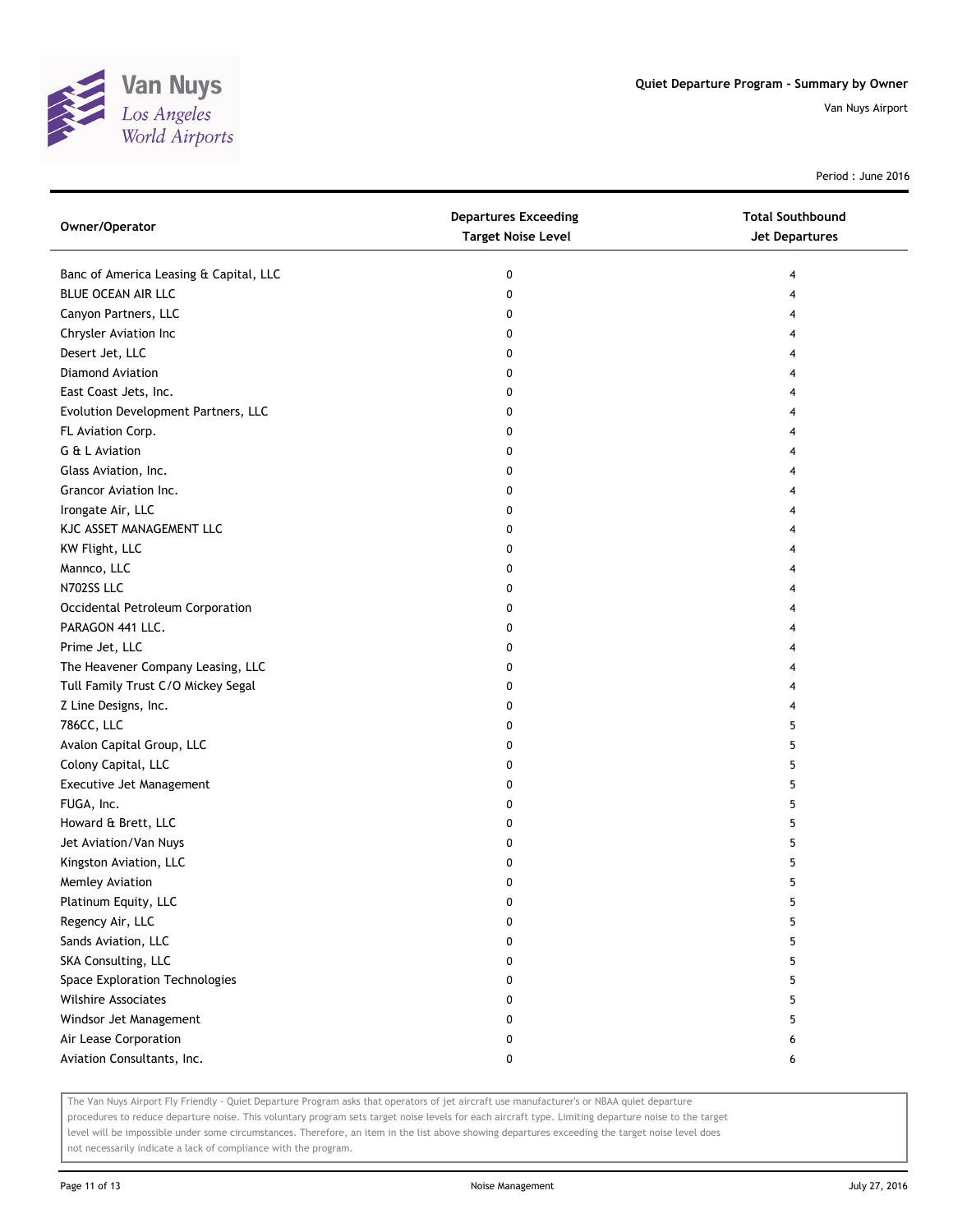

Period : June 2016

| Owner/Operator                           | <b>Departures Exceeding</b><br><b>Target Noise Level</b> | <b>Total Southbound</b><br>Jet Departures |
|------------------------------------------|----------------------------------------------------------|-------------------------------------------|
| Cove Aviation Partners, LLC              | 0                                                        | 6                                         |
| DES Aviation, LLC                        | 0                                                        | 6                                         |
| Hollister Aviation, LLC                  | 0                                                        | 6                                         |
| <b>NVJETS</b>                            | 0                                                        | 6                                         |
| Raspberry Consulting, LLC                | 0                                                        | 6                                         |
| Threshold Technologies, Inc.             | 0                                                        | 6                                         |
| West Coast Charters, LLC                 | 0                                                        | 6                                         |
| Air Kaitar, LLC                          | 0                                                        | 7                                         |
| Caesars Entertainment Operating Co., Inc | 0                                                        | 7                                         |
| Flexjet                                  | 0                                                        | 7                                         |
| Heir to Air, Inc.                        | 0                                                        | 7                                         |
| Paramount Pictures Corporation           | 0                                                        | $\overline{7}$                            |
| Prime Jet US, LLC                        | 0                                                        | 7                                         |
| Solairus Aviation                        | 0                                                        | 7                                         |
| <b>UNKNOWN</b>                           | 0                                                        | 7                                         |
| Delta Private Jets                       | 0                                                        | 8                                         |
| FltPlan.com                              | 0                                                        | 8                                         |
| KBLA, LLC                                | 0                                                        | 8                                         |
| <b>MC Group</b>                          | 0                                                        | 8                                         |
| NantWorks, LLC                           | 0                                                        | 8                                         |
| Trijet Aviation Management, LLC          | 0                                                        | 8                                         |
| Oakmont Corporation                      | 0                                                        | 9                                         |
| <b>Tutor-Saliba Corporation</b>          | 0                                                        | 9                                         |
| Executive Jet Management, Inc.           | 0                                                        | 10                                        |
| Wingate Aviation Enterprises, LLC        | 0                                                        | 10                                        |
| <b>AVJET Corporation</b>                 | 0                                                        | 12                                        |
| Sun Air Jets, LLC                        | 0                                                        | 12                                        |
| Performance Air, LLC                     | 0                                                        | 13                                        |
| <b>STA Jets</b>                          | 0                                                        | 13                                        |
| <b>Flight Options</b>                    | 0                                                        | 15                                        |
| Worldwide Jet Charter, LLC               | 0                                                        | 15                                        |
| Golden State Jet, LLC                    | 0                                                        | 18                                        |
| Wonderful Citrus Aviation                | 0                                                        | 18                                        |
| Silver Air                               | 0                                                        | 20                                        |
| Dreamline Aviation, LLC                  | 0                                                        | $22\,$                                    |
| Travel Management Company, Ltd           | 0                                                        | 22                                        |
| Trans-Exec Air Service, Inc.             | 0                                                        | 30                                        |
| Chrysler Aviation, Inc.                  | 0                                                        | 32                                        |
| Flexjets                                 | 0                                                        | 34                                        |
| Pegasus Elite Aviation                   | 0                                                        | 35                                        |
| JetSuite                                 | 0                                                        | 44                                        |

The Van Nuys Airport Fly Friendly - Quiet Departure Program asks that operators of jet aircraft use manufacturer's or NBAA quiet departure